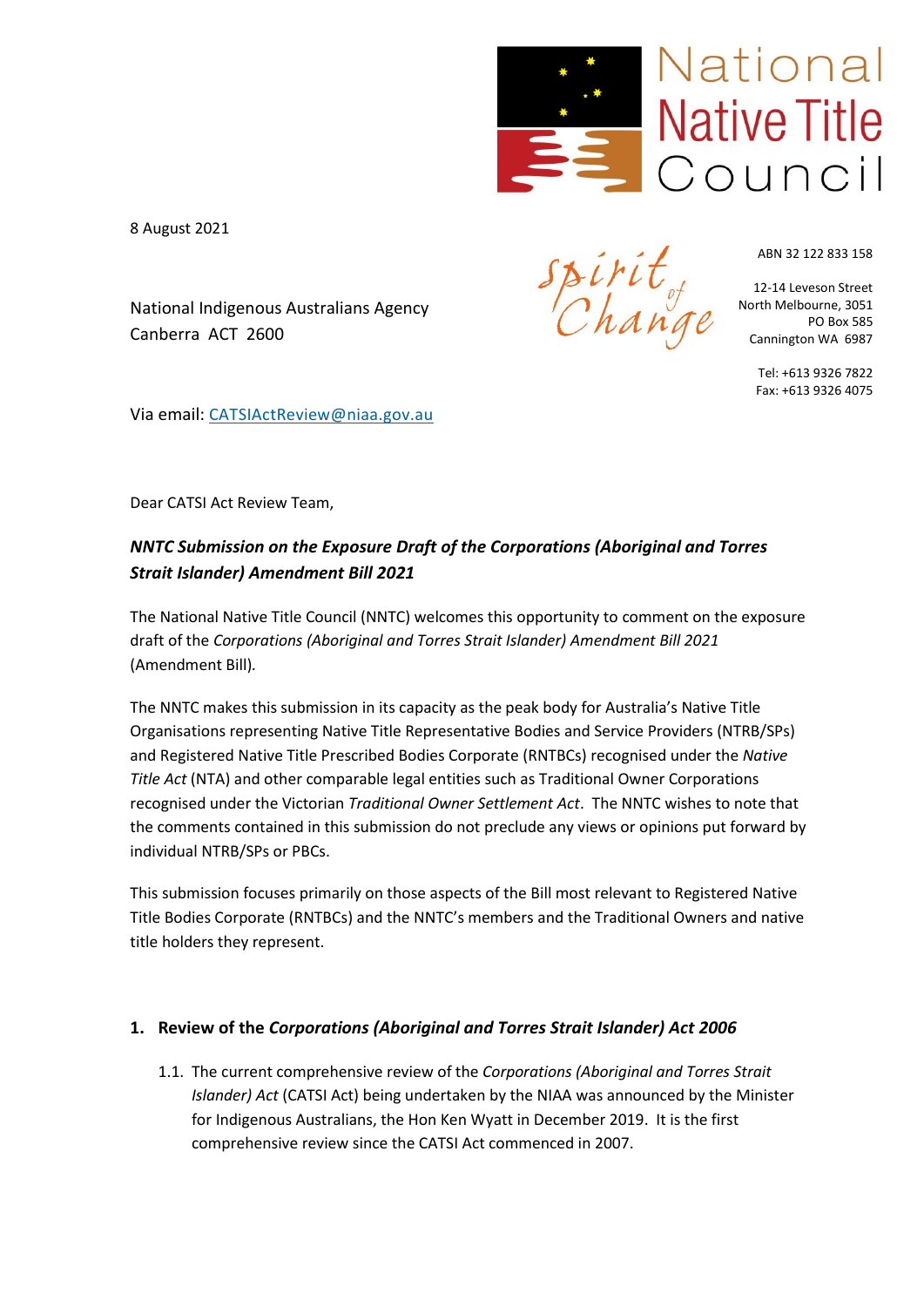- 1.2. The preamble to the CATSI Act acknowledges that the legislation is intended to be a special measure for the advancement and protection of Aboriginal peoples and Torres Strait Islanders for the purposes of paragraph 4 of Article 1 of the International Convention on the Elimination of All Forms of Racial Discrimination (ICERD) and the *Racial Discrimination Act 1975* (RDA)*.*
- 1.3. To satisfy the definition of a special measure it is necessary for a measure to facilitate the advancement of the relevant disadvantaged group. This requires that the CATSI Act and any amendments to it must be able to be legitimately characterised as special measures to facilitate the advancement of Aboriginal peoples and Torres Strait Islanders.

### **2. CATSI Act Review Draft Report and Final Report**

- 2.1. In response to the CATSI Act Draft Review Report of 31 July 2020 (Draft Report) the NNTC consulted its members and lodged a detailed submission addressing the proposals and questions raised in the Draft Report. In that submission the NNTC indicated that it supported a significant number of the proposals in the Draft Report while also having concerns about a number of others.
- 2.2. At the same time the NNTC noted the importance of striking an appropriate balance between an educative/capacity building approach and a prescriptive and more detailed regulatory approach to achieve transparency, accountability and good corporate governance under the CATSI Act.
- 2.3. In relation to benefit management structures the NNTC emphasised the need to develop better and less complex options for RNTBCs, noting that this will be even more important when native title groups begin to secure significant benefits through compensation claims and settlements. In its submission the NNTC also outlined the potential benefits of developing a PBC Economic Vehicle Status model as an option for RNTBCs and provided detail on this model in an appendix.
- 2.4. One of the most significant recommendations made in the NNTC's submission on behalf of its members was that a separate Chapter or Division should be created within the CATSI Act to bring together all the provisions relevant to RNTBCs in a coherent manner. This Chapter or Division could also be developed further to include any new provisions that may be required over time for the more effective governance of the growing number of RNTBCs and, if required, the management of native title benefits.
- 2.5. The NNTC notes that the CATSI Act Review Final Report dated 30 October 2020 (Final Report) made 72 recommendations and supported the creation of a separate division dedicated to those provisions in the CATSI Act specific to RNTBCs.
- 2.6. The Guide to the Exposure Draft of the CATSI Amendment Bill (Guide) notes that most of the 72 recommendations are being implemented by the Amendment Bill. Only eight are not being implemented.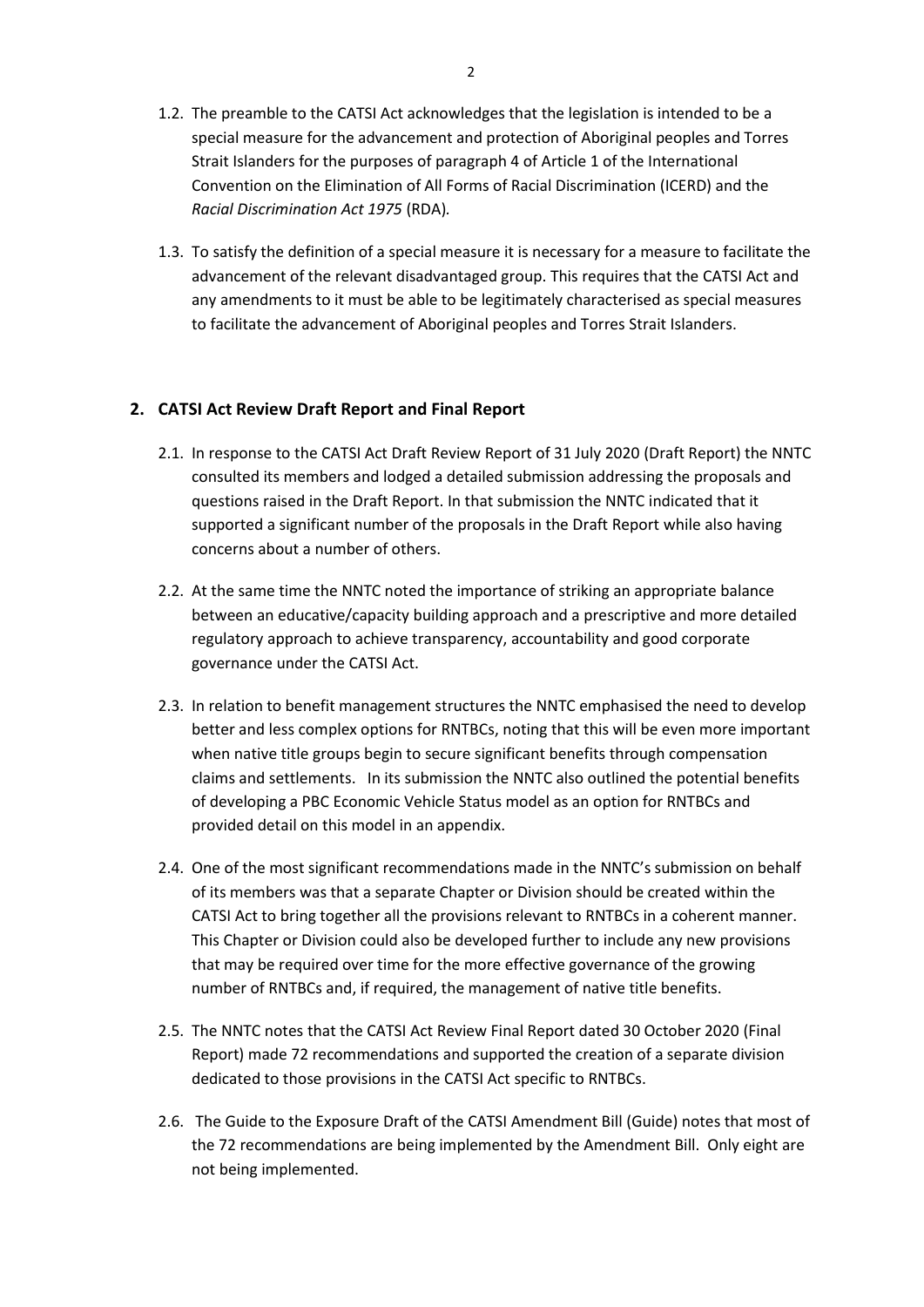### **3. A Separate Chapter/Division for RNTBCs**

- 3.1. Recommendation 62 in the Final Report proposed a separate division of the CATSI Act dedicated to those provisions specific to RNTBCs. It is of great concern to the NNTC and its members that a decision appears to have been made not to implement this recommendation.
- 3.2. The Guide explains the reason this recommendation is not being taken forward is that RNTBCs are subject to the general provisions of the CATSI Act and there are few specific stand-alone RNTBC provisions, and that "additional guidance that provides a holistic overview of the legislative requirements for RNTBCs is expected to be more useful than a stand-alone chapter in the CATSI Act.".
- 3.3. The NNTC considers that this reasoning demonstrates a fundamental failure to understand the unique nature and status of RNTBCs and the complex cultural, social, economic and regulatory environment in which RNTBCs operate when compared to other CATSI Act corporations.
- 3.4. As the NNTC explained in its response to the draft review report, the native title rights and interests recognised by the Federal Court are sui generis and this is acknowledged in the NTA and in the judgments of the Federal and High Courts.
- 3.5. A native title determination recognises the particular traditional rights and interests of native title holders within their societies. These rights and interests run with the land and waters forever and are recognised by the Courts as being good against the whole world.
- 3.6. Where the Federal Court has determined that native title exists, the common law holders of that native title are compelled to incorporate under the CATSI Act through the operation of specific provisions in the NTA and the *Native Title (Prescribed Bodies Corporate) Regulations 1999* (PBC Regulations).
- 3.7. The Law Council of Australia has noted that ironically the effect of this is that common law holders, who have finally had their continuing traditional rights and interests recognised by the Australian legal system, are required to accept that they must adopt a non-indigenous corporate structure to manage their traditional rights and interests.
- 3.8. But unlike other corporations whose directors and members duties and obligations are primarily governed by the CATSI Act and the general law, an RNTBC and its directors and members also have duties and obligations to non-member native title holders who are part of their society recognised by the Federal Court.
- 3.9. Furthermore, the duties, obligations, activities and relationships of an RNTBC, its directors and members, are also governed by the traditional laws and customs of the society of which they are part and are overlaid with the extensive requirements of the NTA and the detailed provisions of the PBC Regulations.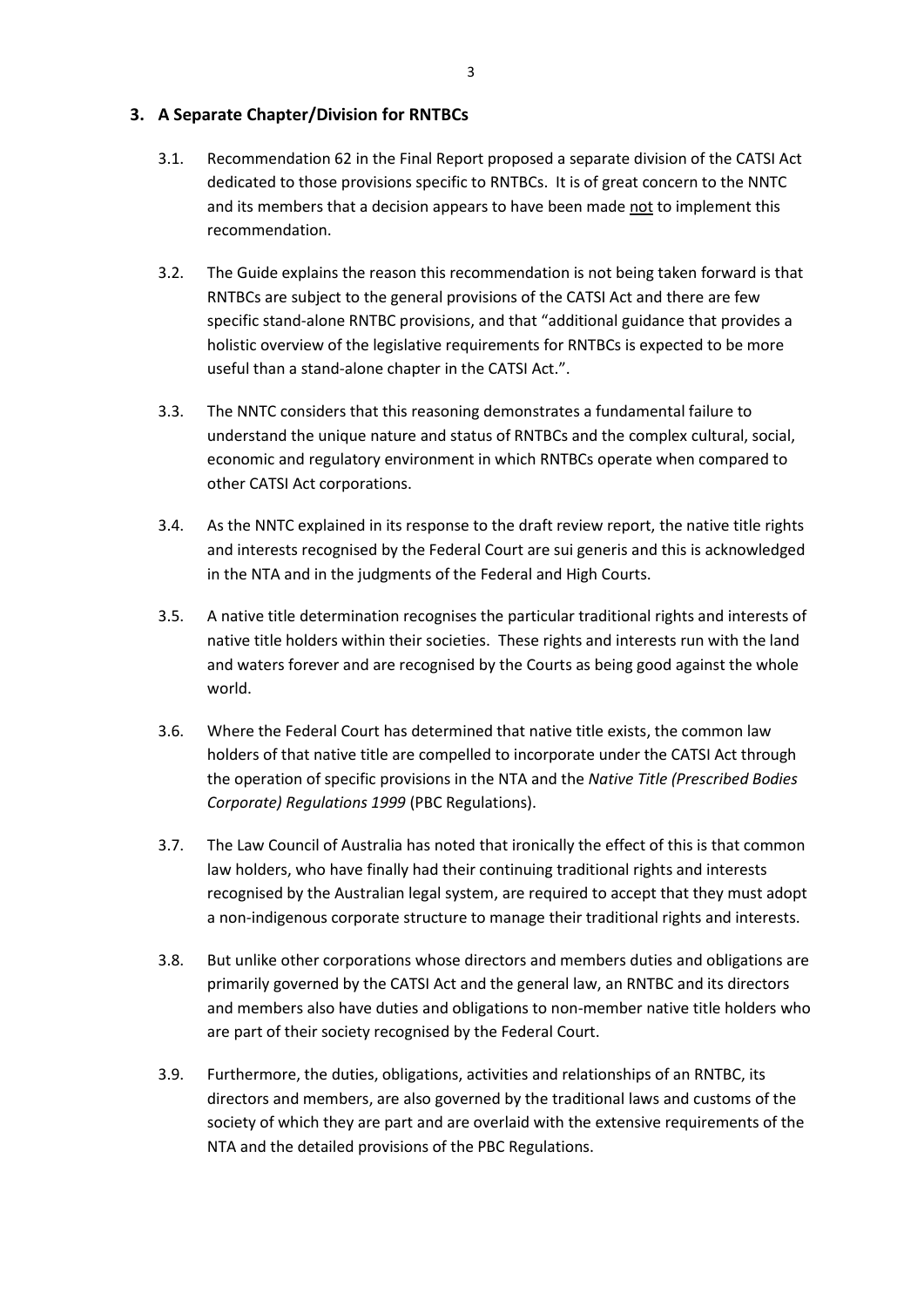- 3.10. These are not CATSI Act corporations that are merely subject to the general provisions of the CATSI Act as suggested by the NIAA in its rationale for not implementing this recommendation.
- 3.11. As the NNTC has emphasised in previous submissions, for the CATSI Act to justify its continuing existence as a special measure that is consistent with ICERD and the United Nations Declaration on the Rights of Indigenous Peoples (UNDRIP) it must advance the interests of Traditional Owners/native title holders, and it can do this most effectively by supporting the effective governance and operation of their relevant representative institutions which are their RNTBCs.
- 3.12. Creating a Chapter or Division for RNTBCs that brings together the provisions directly relevant to them would be effective in benefiting directors, members and common law holders. It would enhance the governance and operation of RNTBCs, streamline their management and regulation, and support future policy reform processes and legislative developments related to RNTBCs.
- 3.13. The NNTC urges the NIAA to give further serious consideration to implementing recommendation 62 to create a separate Chapter or Division for RNTBCs.

## **4. Other Feedback regarding the Amendment Bill**

At the present time the NNTC considers it appropriate that the CATSI Act is retained as a special measure for the advancement and protection of Aboriginal peoples and Torres Strait Islanders. The NNTC notes the importance of implementing the recommendation that the CATSI Act be reviewed regularly to assess if it is still appropriate to retain as a special measure and supports the proposed amendment that requires a review of the CATSI Act every seven years.

In addition, the NNTC and its members are generally supportive of measures included in the Amendment Bill that provide additional options for CATSI Act corporations and greater flexibility in the way they are able to operate.

However, the NNTC's members have raised concerns about a number of the recommendations or the manner in which they will be implemented by the Amendment Bill. These concerns include:

### **4.1 Other contact details** (Rec 12)

The NNTC supports recording other contact details where these are available to facilitate communication with members. Nonetheless, the NNTC believes that personal information that is contained in the register of members must remain confidential and supports the new s180-26 that enables members to request the redaction of information from the register of members.

The NNTC notes that keeping these details up to date may be unduly onerous for a corporation where members and directors regularly move between communities or addresses or live in circumstances where there is a high turnover of mobile phones and phone numbers.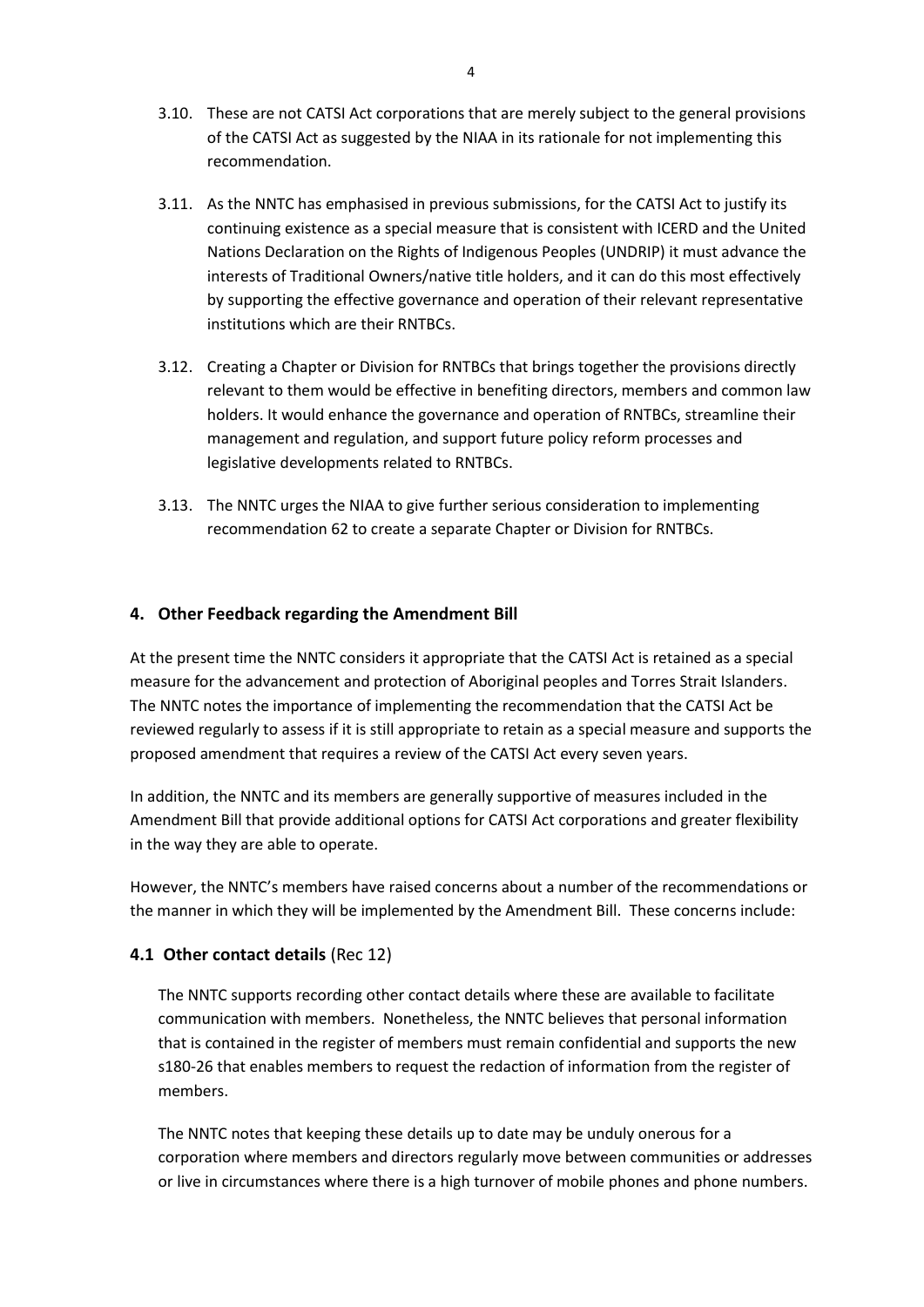It is concerning that if a corporation has entered 'other contact details' in its register for a director and does not notify the Registrar within 28 days of a change in a director's 'other contact details' (including, presumably, new telephone numbers, email addresses, or social media contact details) it will commit an offence of strict liability. The NNTC does not believe the offence provision in s304-5(5) should apply to a failure to update these 'other contact details'.

### **4.2 Decision on application for membership within 6 months** (Rec 15)

The NNTC continues to have concerns about the imposition of a statutory 6 month timeframe for directors to make a decision about an application for membership. While this may be a reasonable expectation for some corporations, it may be an unreasonable requirement for corporations that have no resources and are not being actively managed or able to hold regular meetings of directors.

Furthermore, where the eligibility of an application depends on consideration of information that is held by an external organisation or receipt of expert advice there may be delays that are beyond the control of the directors.

The NNTC considers that in circumstances such as these it would be appropriate for the Registrar to exempt corporations from this requirement or exercise the discretion contained in the proposed s144-12 to extend the period in which the directors must make a decision about an application for membership.

## **4.3 Replaceable rules** (Rec 30)

The Final Report recommended that all replaceable rules should be included in a corporation's rule book. This recommendation is now being implemented in a different way, and the proposed s66-1(4A) will require that a "corporation's constitution must identify the replaceable rules (if any) that apply to the corporation".

This provision requires clarification, as it is not clear what it means or what a corporation must do to comply with it. The NNTC considers that the original recommendation to include all replaceable rules in the rule book may be preferable.

The NNTC notes that neither the Final Report recommendation nor the Amendment Bill includes any reference to the transitional provisions that will be necessary to facilitate the implementation of this recommendation.

The NNTC has submitted in the past that making significant amendments to rule books may impose a significant burden on corporations, NTRB/SPs and the Office of the Registrar of Indigenous Corporations (ORIC). It is likely that many corporations will require legal advice and assistance to identify the replaceable rules that apply to them and for this reason the NNTC considers that a significant transition period may be required.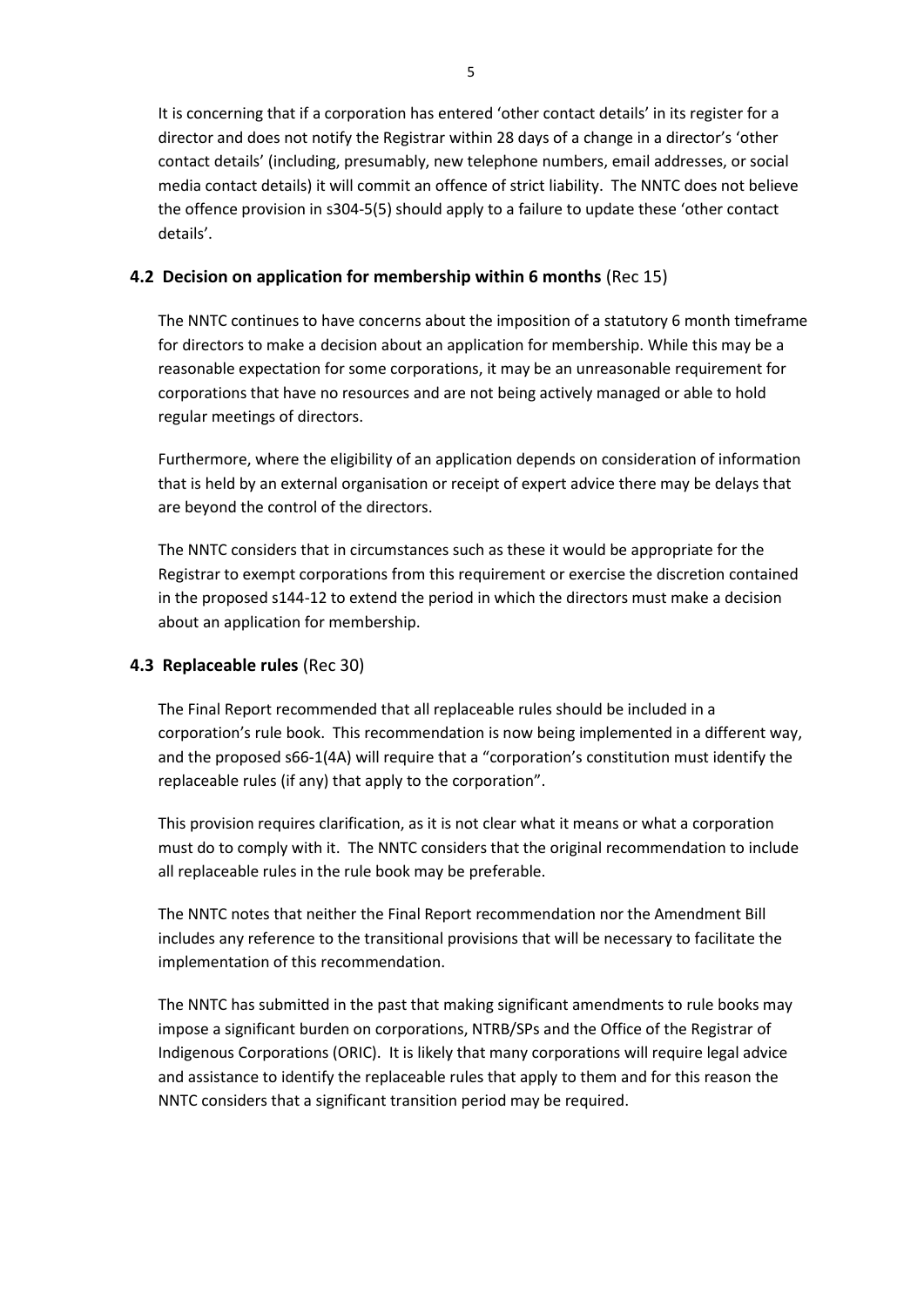### **4.4 Altering place, date or time of a general meeting in certain circumstances (**Rec 25)

The NNTC supports a corporation being able to issue a new notice of general meeting that changes the date, place or time if the ability to hold the meeting is affected by a death in a community, a cultural activity, or a natural disaster, as proposed in s201-37.

A number of NNTC members consider that in these circumstances the proposed 30 day time limit within which a new meeting must be called is too restrictive, particularly for corporations whose members are widely dispersed or live in remote locations, and a 60 day time limit may be more appropriate.

### **4.5 Replaceable rule to enable directors to cancel a general meeting** (Rec 26)

The NNTC notes that proposed s201-38 will operate as a replaceable rule to enable the directors of a corporation to cancel a general meeting. The NNTC considers that this rule could be improved by qualifying this power by requiring it to be exercised on reasonable grounds.

The NNTC notes that at first glance it is unclear how this provision would operate in relation to a meeting that the directors are calling within the 21 days required after a written request by members to hold a general meeting, as provided for in s201-5 and s201-15. Whether s201- 38 will enable the directors to cancel such a meeting and not hold it within 21 days should be clarified.

### **4.6 Automatic extension of time for holding AGMs and lodging reports (**Recs 23 & 28)

The NNTC supports the automatic extension of time for holding an AGM or lodging reports where a corporation's ability to do this is affected by matters such as a death in the community, cultural activity or natural disaster, as provided for in proposed sections 201-153, 330-15, 348-3 and 348-10.

As noted above in relation to an extension of time for calling a general meeting, a number of NNTC members consider that in these circumstances the proposed automatic 30 day extension for holding an AGM or lodging reports may be too restrictive for some corporations that have been affected by one of the matters listed in s348, and a 60 day extension may be more appropriate.

## **4.7 Reporting of the remuneration of key management personnel and sitting fees paid to directors** (Recs 33 & 36)

The NNTC supports measures that improve corporate transparency and accountability for RNTBCs to members and common law holders. However, any public reporting of the remuneration of key management personnel and sitting fees paid to directors should be no greater than that required for comparable companies under the *Corporations Act* and should not be equated with the disclosure requirements imposed by the *Corporations Act* on listed companies.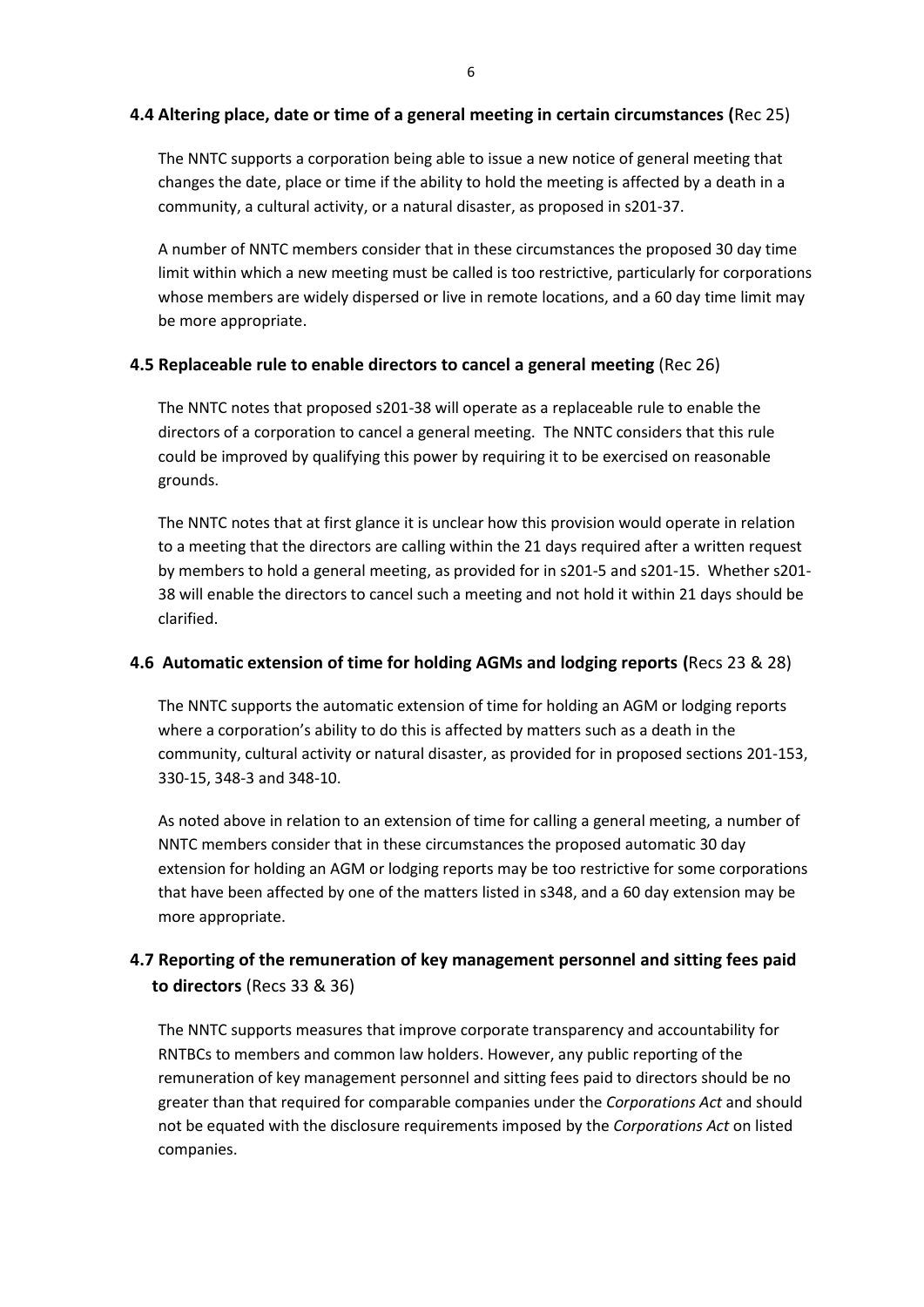Similarly, the NNTC considers that any amendments to the *Corporations (Aboriginal and Torres Strait Islander) Regulations* to give effect to new financial reporting requirements should not result in greater public disclosure than required for comparable companies under the *Corporations Act*.

#### **4.8 Independent directors** (Rec 40)

The NNTC notes that the proposed replaceable rule in s246-17 that would enable the directors to appoint a person as a director who is not a native title holder without first obtaining the consent of native title holders sits uncomfortably with the original intention of the NTA and the PBC Regulations that only native title holders can be members of an RNTBC.

Nonetheless, it is understood that in some circumstances having this option in the CATSI Act as a replaceable rule may enable a corporation to better protect and advance the interests of native title holders in circumstances they have not anticipated and where they have not made provision for it in their rule book.

The NNTC considers that if this amendment were to proceed it is essential that RNTBCs and their members and common law holders are fully informed about its implications and provide their informed consent as to whether they want this replaceable rule to apply or whether they want to amend or exclude its operation in their rule book.

#### **4.9 Funding and resources for ORIC**

A number of NNTC members have emphasized that to improve the transparency, accountability and good corporate governance of CATSI corporations, ORIC should be in a position to provide a greater level of education and capacity building for corporations in addition to its compliance functions.

It is the NNTC's experience that if additional information, educational materials and support could be provided to RNTBCs and their directors, members and common law holders, it would increase transparency and accountability for native title holders in many parts of the country.

While ORIC has carried out these activities as part of its functions since the commencement of the CATSI Act, the proposed amendments to the CATSI Act will create a more complex regulatory environment in which ORIC will have a more active role in overseeing the activities of RNTBCs and a greater number of subsidiaries and joint ventures that will be established under the CATSI Act rather than under the *Corporations Act*.

The NNTC notes that the number of RNTBCs will continue to increase, and that significant compensation claims, and agreements will be finalised in the coming years. In these circumstances the NNTC believes that consideration should be given to whether additional funding and resources will be required so that ORIC can provide a greater level of assistance to RNTBCs and other corporations to support higher standards of effective governance in this more complex and challenging environment.